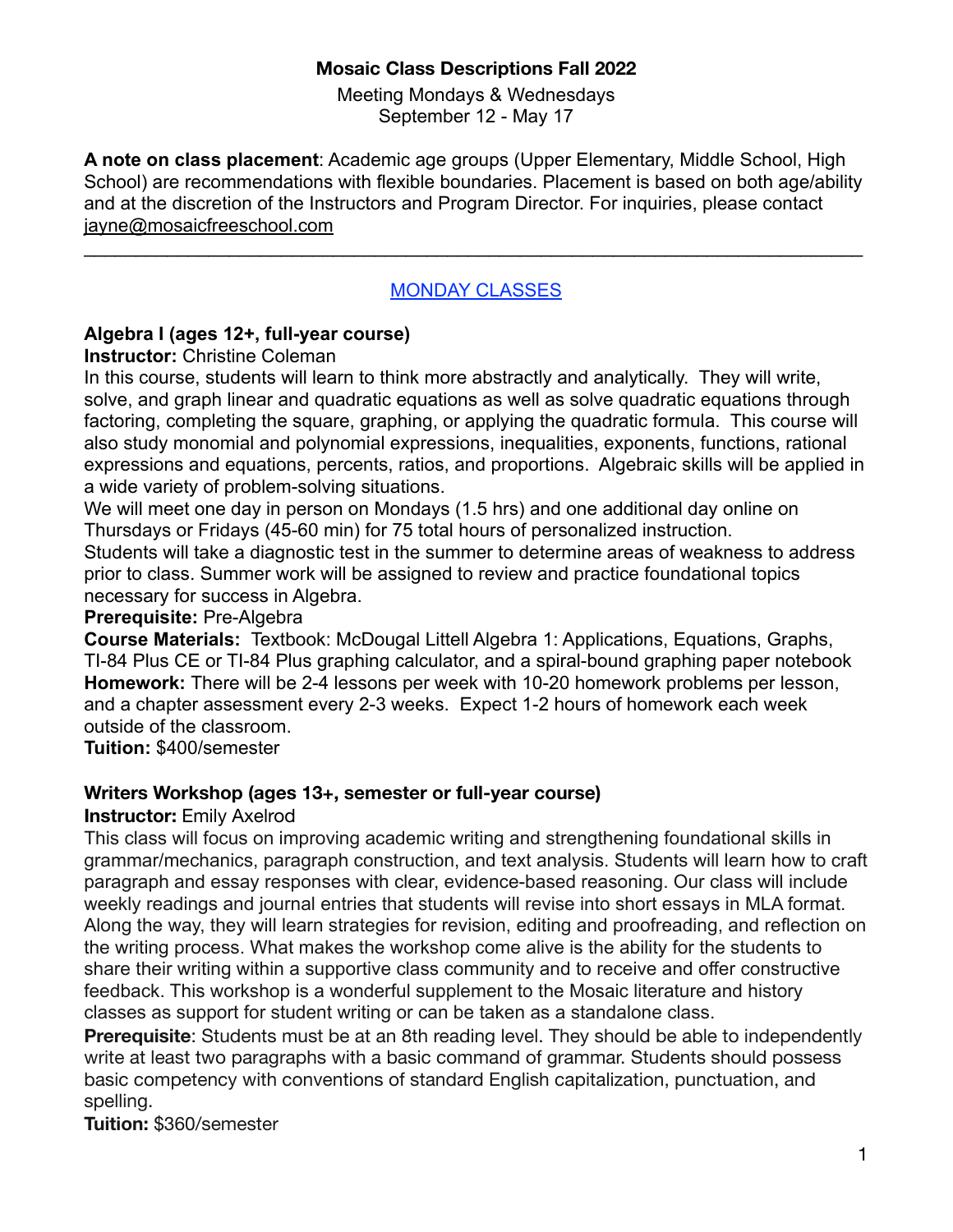# **Biology w/ labs (ages 14+, full-year course, meets for a 2-hr block)**

### **Instructor:** Cristen Pantano

In this year-long class, we will delve into the biochemical pathways and forces that power life. We'll start with atoms, build up to biomolecules, and continue through cells up to evolution and the study of whole organisms. We will be using the "flipped" classroom model where the reading is done before the material is presented in class. This allows students to become familiar with the concepts before each class, bring questions and insights, and allows us to go deeper with biochemistry and application of the information during class time. In addition to class discussions, we will have near-weekly hands-on labs to further students' understanding and application of the class material. We will be covering one chapter of a standard tenthgrade biology textbook per week, using [Miller and Levine Biology, 2014](https://www.amazon.com/MILLER-LEVINE-BIOLOGY-STUDENT-GRADE/dp/0133235742/ref=sr_1_2?dchild=1&keywords=miller+and+levine&qid=1597697125&sr=8-2).

All material will be presented at the standard level, as well as the Honors/AP Level for those wishing to delve deeper. Mastery at this deeper level is not required and each student may choose the level of learning appropriate for their needs and ability. **Tuition:** \$400/semester

#### **Active Physics (ages 14+, full-year course, meets for a 2-hr block) Instructor:** TBD

This course provides a conceptually-based exposure to the fundamental principles and processes of the physical world. Topics include basic concepts of motion, forces, energy, heat, electricity, magnetism, and the structure of matter and the universe. The class will engage students in physics with "real world" applications and projects such as designing a roller coaster, developing a sport that can be played on the moon, and creating a light and sound show. The activities and experiments entice the student and are followed by instruction and mathematical exploration to cement the concepts. There are collaborative projects that give students opportunities to work together and make presentations to demonstrate knowledge. Class time is spent conducting labs and discussing topics as well as working on group activities.

### **Prerequisite:** Algebra I

**Optional Honors Track:** This will include delving deeper into the concepts, additional assignments, and a research paper.

**Tuition:** \$400/semester

# **American History (ages 14+, full-year course)**

### **Instructor:** Allison Sabatini

This class will explore the history of the United States from colonialism through the civil rights era. Students will acquire an understanding of the various political, social, intellectual, and economic trends that have characterized American history through the 20th century, with a special emphasis on the exploration of voting rights. The founding fathers declared our government was "of the people, by the people", yet many people had to fight for their suffrage. We will use primary and secondary sources, movies, songs, and art to tell the story of real people who overcame obstacles and did something extraordinary for their community. **Tuition:** \$360/semester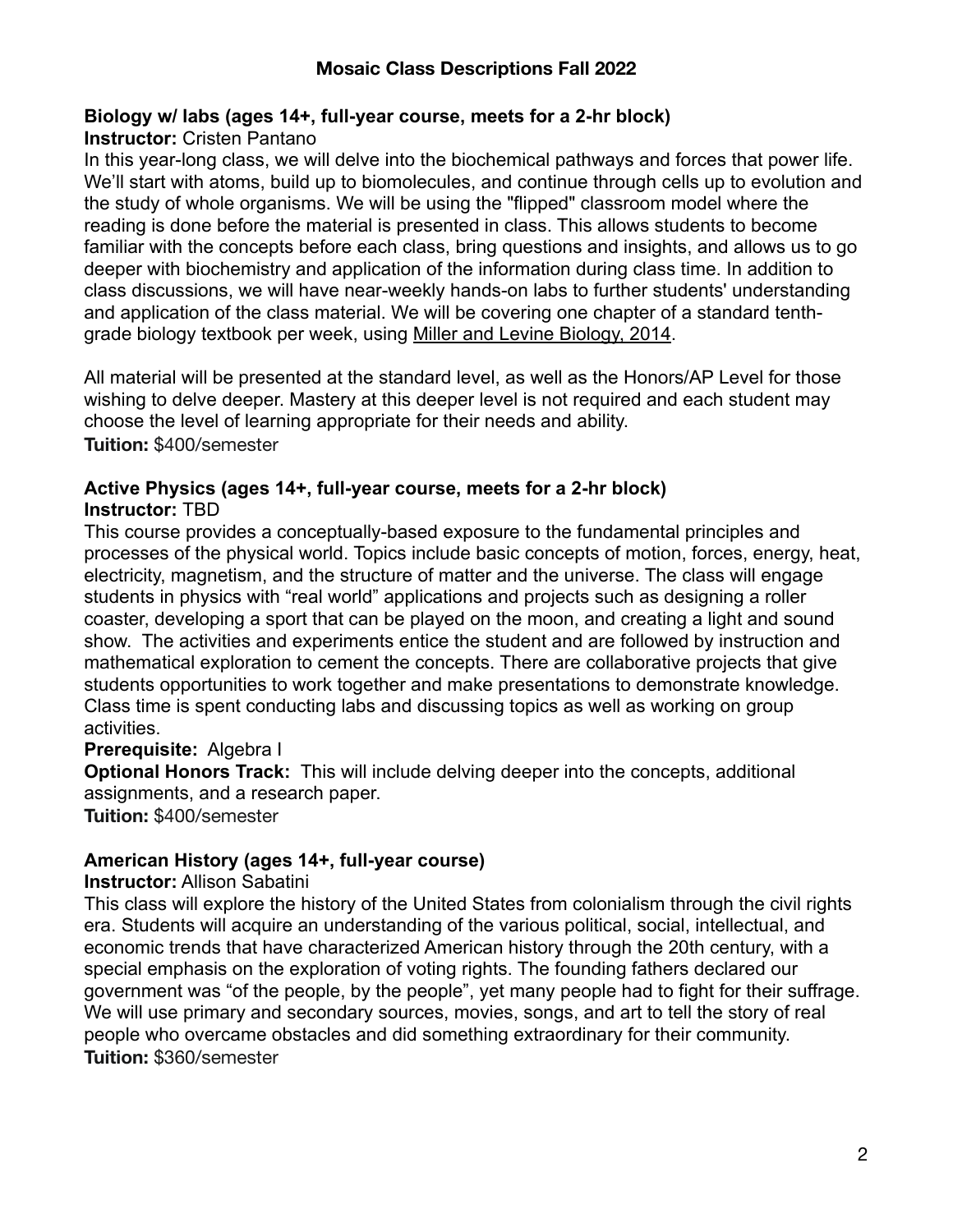# **High School: American Literature (ages 14+, full-year course)**

### **Instructor:** Jennifer Filannino

Using a variety of key texts, students will explore what makes literature uniquely American. Students will read genres ranging from plays, essays, poetry, and novels. In doing so, we will generate answers to the question, "What does it mean to be American?" Through exposure to, for example, the poetry of Emily Dickinson and the essays of Henry David Thoreau, students will become familiar with a variety of American experiences. This is a discussion-based class will a special emphasis on critical analysis through writing.

Please contact the instructor for a proposed book/reading list.

**Tuition:** \$360/semester

# **Current Events & Extemporaneous Speaking (ages 12+, may be taken full-year or by semester)**

# **Instructor:** Natasha Benkendorf

Students will follow current domestic and foreign events throughout the year. They will practice ways to annotate the information and organize it for use in speech or debate. Students will then use this information to respectfully discuss their opinions about events and issues. Eventually, they will practice how to use their collected information to deliver extemporaneous speeches with minimal preparation.

**Tuition:** \$340/semester

# **Art History (ages 12+, full-year course)**

### **Instructor:** Mariya Kovalyov

This class promotes a deep understanding of art throughout the history of humanity through the study of art movements, concepts, and their connection to historical events. Students will develop visual and critical analysis through the course. By examining diverse cultures through the lens of art, students will broaden their knowledge not just in art, but also delve deeper into history, geography, literature, traditions, religions, ethnicity, political and economic progress. The material covered in class will deepen their comprehension of artistic advances from a global perspective, as well as sharpen their visual, critical, and comparative analysis. For each time period, the students will go over major and memorable works of art, examine how the events of the time influenced the artistic development, connect the art to the current events of the time in question, analyze the intended use of the artwork, the audience, and the role of artistry in the society.

Reference Books: Gardner's Art Through The Ages, Living With Art by Rita Gilbert This class will be followed by Art History II spring semester. **Tuition:** \$340/semester

# **Art Workshop II (ages 12+, may be taken full-year or by semester)**

# **Instructor:** Lisa Young

This class is aimed at middle school students that have completed Art Workshop I. The course will focus on taking a student's art skills to a superior level. Students will be taught advanced drawing, painting, palette knife and sculpting techniques and will be introduced to a number of new mediums. Mediums: Graphite pencil, watercolor, colored pencil, charcoal, acrylics, oil pastel, ink, and polymer clay.

Please contact the instructor with questions about student placement. **Tuition:** \$340/semester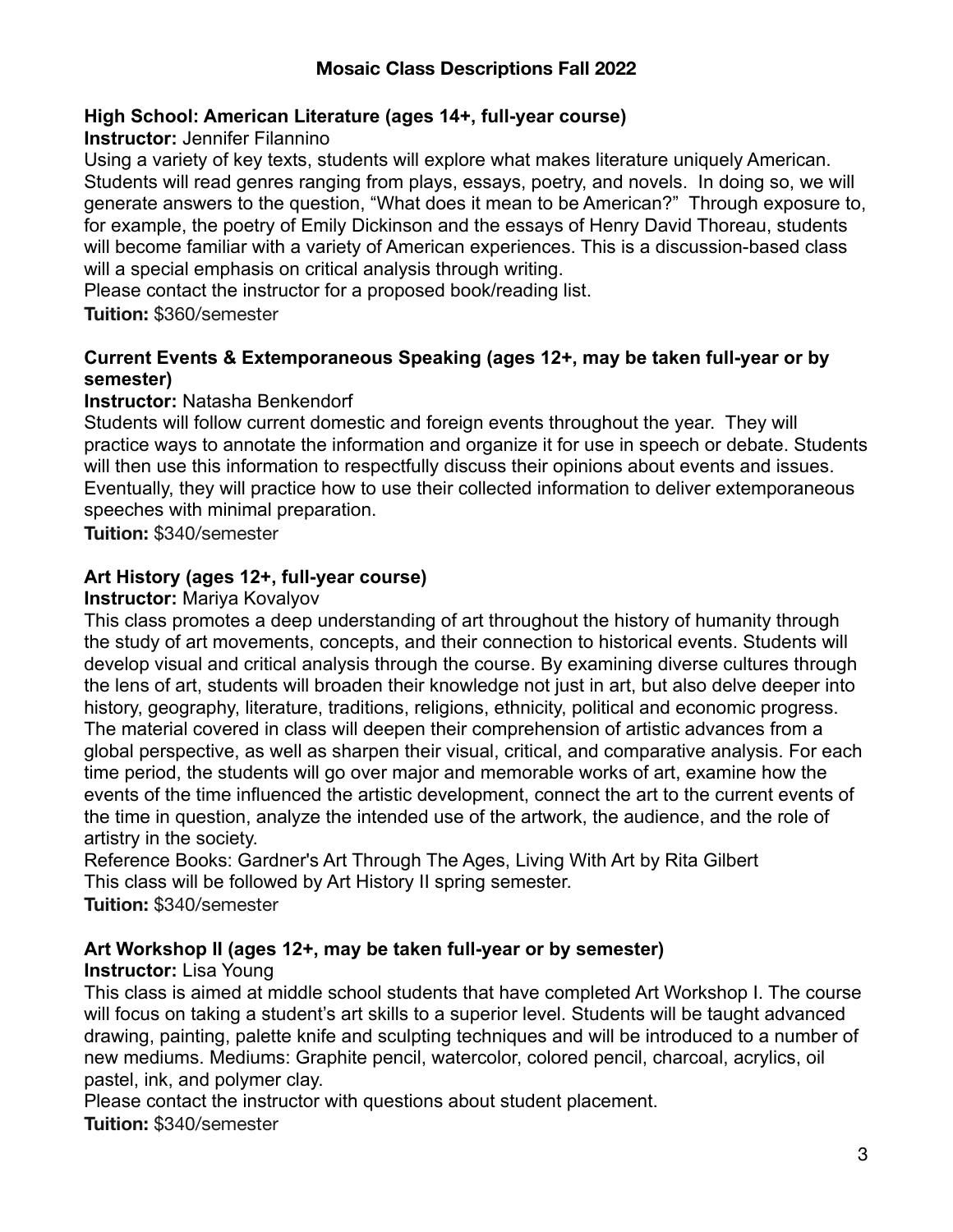### **Middle School Chemistry (ages 12 - 13, semester class)**

#### **Instructor:** Cristen Pantano

In this semester-long class, we will use the American Chemical Society's Middle School Chemistry curriculum to learn the fundamentals of chemistry in a hands-on manner. Through dynamic labs and hands-on exercises, students will learn about atoms, bonding, chemical, and physical properties as well as chemical reactions.

This class will be followed by Environmental Science in the spring semester.

**Tuition:** \$340/semester

#### **Diving In: Literature for Middle School** (ages 12 - 13, full-year course) **Instructor:** Sachi Tripp

In this middle school literature class, we will take a deep dive into both contemporary and classic novels, short stories and poetry. Through guided discussions and short responses both in and outside of the classroom, students will explore literary styles and devices, develop and support their own opinions with text-based evidence, and practice identifying plot, theme, figurative language, and other important elements of fiction analysis. Additionally, students will have regular vocabulary lists, writing responses based on the texts, both group and individual projects and classroom presentations.

The booklist will be finalized based on student enrollment/parent input and may include the following: Animal Farm by George Orwell, The Outsiders by S.E. Hinton, A Single Shard by Linda Sue Park, To Kill a Mockingbird by Harper Lee, Across Five Aprils by Irene Hunt, The Giver by Lois Lowry, Roll of Thunder, Hear My Cry by Mildred Taylor, A Wrinkle in Time by Madeleine L'Engle

**Tuition:** \$340/semester

# **Art Workshop I (ages 10 - 11, may be taken full-year or by semester)**

### **Instructor:** Lisa Young

Art class focused on bringing each student to the next level in their art journey. The course will lead the student from basic drawing skills through to advanced painting techniques using a wide range of mediums. Students will have the opportunity to express themselves in both realistic and abstract visual arts, as they work towards developing good foundational art skills. Class will include still life, portraiture, landscape, life drawing, cubism, impressionism, surrealism, and sculpture. Mediums: Graphite Pencil, colored pencil, charcoal, watercolor, pastel, clay, and acrylic.

Please contact the instructor with questions about student placement. **Tuition:** \$340/semester

#### **Critical & Creative Thinking Circle (ages 10 - 11, may be taken full-year or by semester) Instructor:** TBD

This is a hands-on problem-solving class where the focus will be on creative, critical, and divergent thinking. These are areas rarely covered in a typical school setting but highly sought after in the real-world settings of business, academia, and modern high-tech industry. Each week students will be encouraged to solve challenging and complex problems individually and collaboratively in small teams where they will learn to appreciate each other's input and value alternative approaches. We will discuss multi-step and open-ended problems, brainteasers, math puzzles, and logic problems as students learn to distinguish what is relevant for obtaining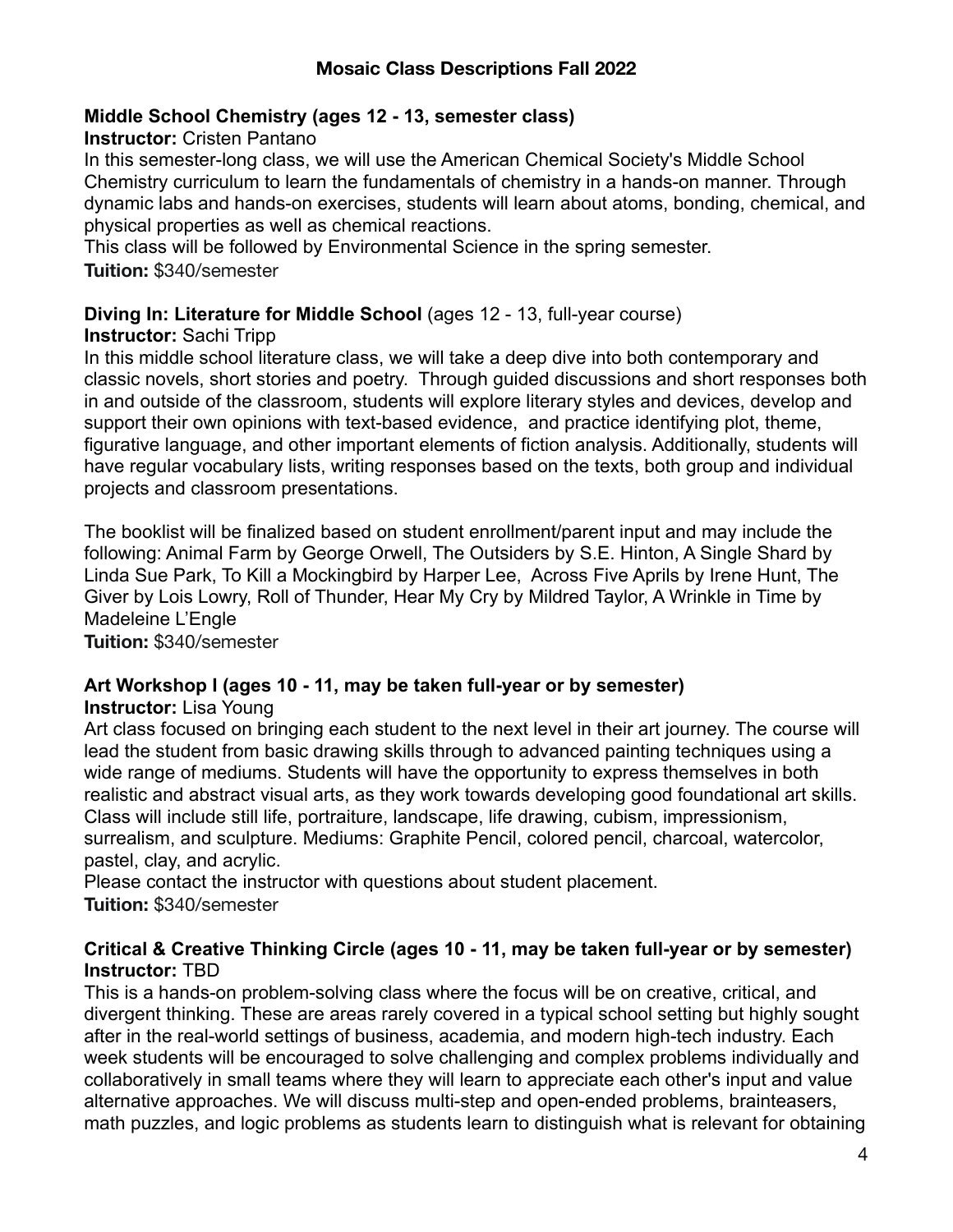#### **Mosaic Class Descriptions Fall 2022**

a solution. We will even make mistakes and enjoy them! For more information on the history of this approach (inspired by an ideology that employs more problem solving vs. computational or textbook math) please visit the website [Mathcircles](https://mathcircles.org/). **Tuition:** \$340/semester

### **Full STEAM Ahead!**

#### **Instructor:** Caitlin Ayers

This hands-on class is an exciting semester full of student-led, teacher-guided lessons and activities centered on engineering, physics, electricity, and technology culminating in a capstone project. Students drive the learning and tackle the projects as a team while the instructor facilitates, providing guidance and coaching. Literacy and art will be integrated into this hands-on collaborative class to foster important life skills while helping to spark a lifetime interest in STEM disciplines.

**Tuition:** \$340/semester

#### **Ancient History (ages 10 - 11, full-year course)**

#### **Instructor:** Sachi Tripp

Through hands-on projects and historical fiction and nonfiction, students will fully immerse themselves in ancient history. We will cover a wide range of topics including early nomadic humans, Ancient Egypt and China, early Roman life and religion, and more. Students will explore this period in history with group projects, presentations, and writing. **Tuition:** \$340/semester

#### **Literature Circle (ages 10 - 11, full-year course)**

#### **Instructor:** TBD

The purpose of this class is to foster a love of literature and an appreciation for the ability of a story to capture one's imagination. Students will be reading three to four novels over the course of each semester, and exploring what makes great literature through hands-on activities, class discussion, and age-appropriate writing assignments. Basic literary elements (plot, character, setting, theme, etc.) will be identified and analyzed, as students develop the ability to thoughtfully critique a novel and express their views in a group setting. Outside work required for this class will consist of reading assigned chapters and preparing for class discussions and projects. The book list will be finalized based on the preferences and ability levels of registered students.

**Tuition:** \$340/semester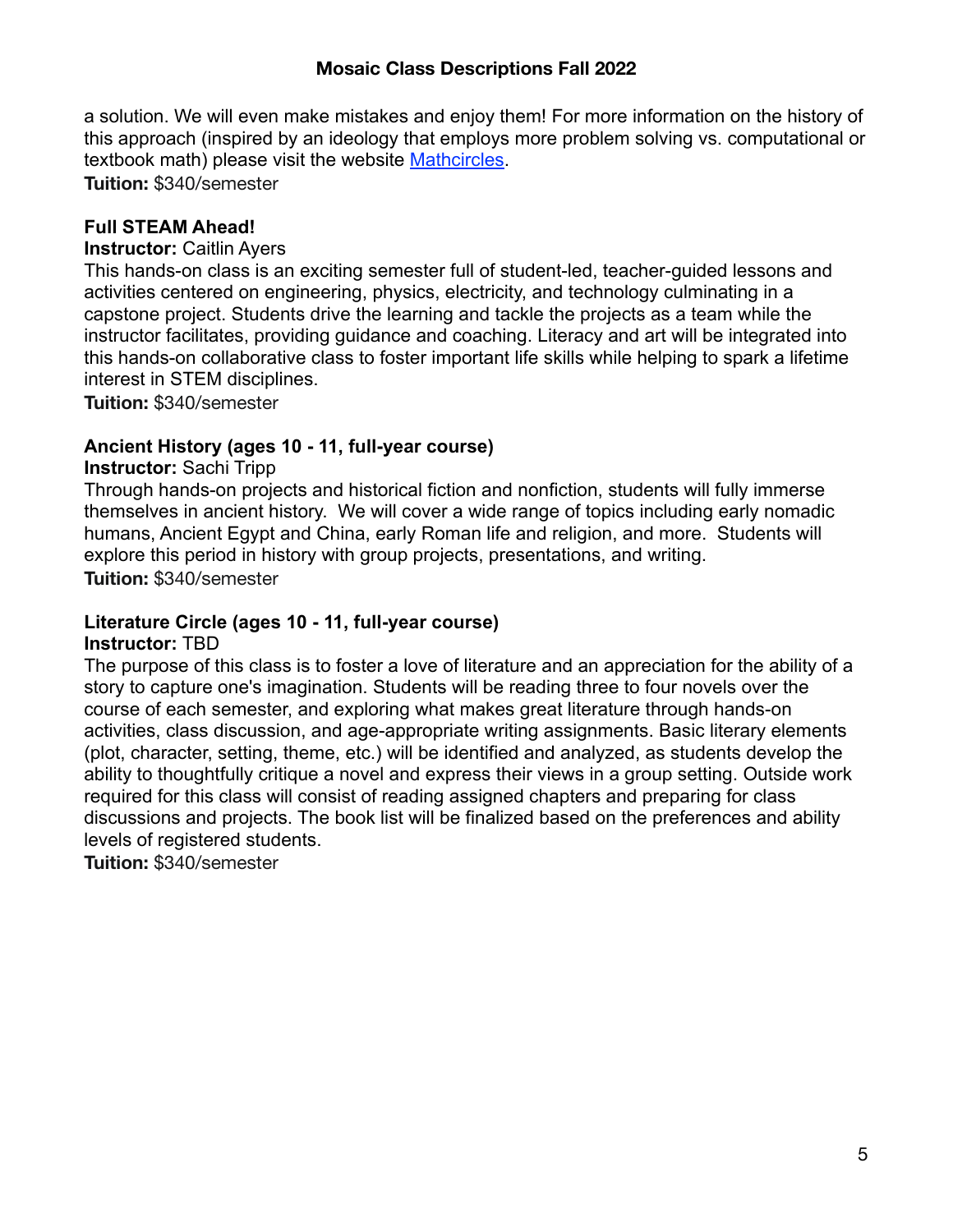$\mathcal{L}_\text{max}$  and  $\mathcal{L}_\text{max}$  and  $\mathcal{L}_\text{max}$  and  $\mathcal{L}_\text{max}$  and  $\mathcal{L}_\text{max}$  and  $\mathcal{L}_\text{max}$ 

### WEDNESDAY CLASSES

# **Digital Photography (15 weeks)**

#### **Instructor:** Mariya Kovalyov

In this course students will learn about both historical and technical aspects of photography, appreciating photography as an art form while also learning practical skills and applications. Each week we will discuss the work of one or more well-known photographers and then students will get an opportunity to shoot some of their own images. They will have the chance to show their work to the class and both provide and receive constructive advice and critique. Adobe Photoshop and Lightroom software will be used for the class - no previous experience is necessary. We will spend some time learning new skills in Photoshop and Lightroom each week and students will come away with a solid foundation in this software. By the end of the course, students will improve their skills with both pure photography as well as digital photo manipulation.

### **What is needed for the class:**

- A digital camera (preferably not a phone or tablet, though those can be used in case of emergency).
- A laptop that has Adobe Photoshop and Lightroom loaded onto it. The Photography Plan for [Adobe Photoshop and Lightroom](https://www.adobe.com/products/photoshop/compare-plans.html) is \$19.99/month.

**Tuition:** \$300/15-week semester

### **Spanish I (full year, 30 weeks)**

**Instructor:** Sra. Gabriela Masana, (native of Argentina), [LEARN Associates](http://learnassociates.com/)

This course is the equivalent of 1st-year high school Spanish and is open to Middle School and High School students (8th grade and up). It will be taught by a native Spanish speaker/ educator, who will use Spanish as the teaching language as much as possible to help students acquire comprehension, oral, and pronunciation skills from the beginning. The class will introduce vocabulary, reinforce grammar, and acquaint students with Spanish culture. Students will at first be introduced to Spanish through visual oral exercises based on the QTalk method. (Material will be provided). This allows the students to learn how to form full sentences in Spanish with the help of visual cues. Students will then transition to a more traditional textbook and companion book titled *Spanish is fun 1*, by AMSCO/Perfection Learning. There will be regular (at home) quizzes and several tests for the purpose of confirming comprehension and progress, and two written assessments provided by the instructor.

**Text:** [Spanish is fun and companion workbook](https://www.perfectionlearning.com/series/spanish-is-fun.html) (estimated cost \$30).

**Tuition:** \$350/15-week semester

# **Drama Improv (15 weeks)**

**Instructor:** Montclair Film Instructor

The fundamentals of improvisation are the fundamentals of life. Listening, agreeing, forwarding action, taking care of your partner and so much more. You'll be introduced to those lessons as you play games as well as create characters and scenes using a variety of improv and creativity exercises. You can't do anything wrong, no experience necessary! Number one rule is to have fun!

**Tuition:** \$300/15-week semester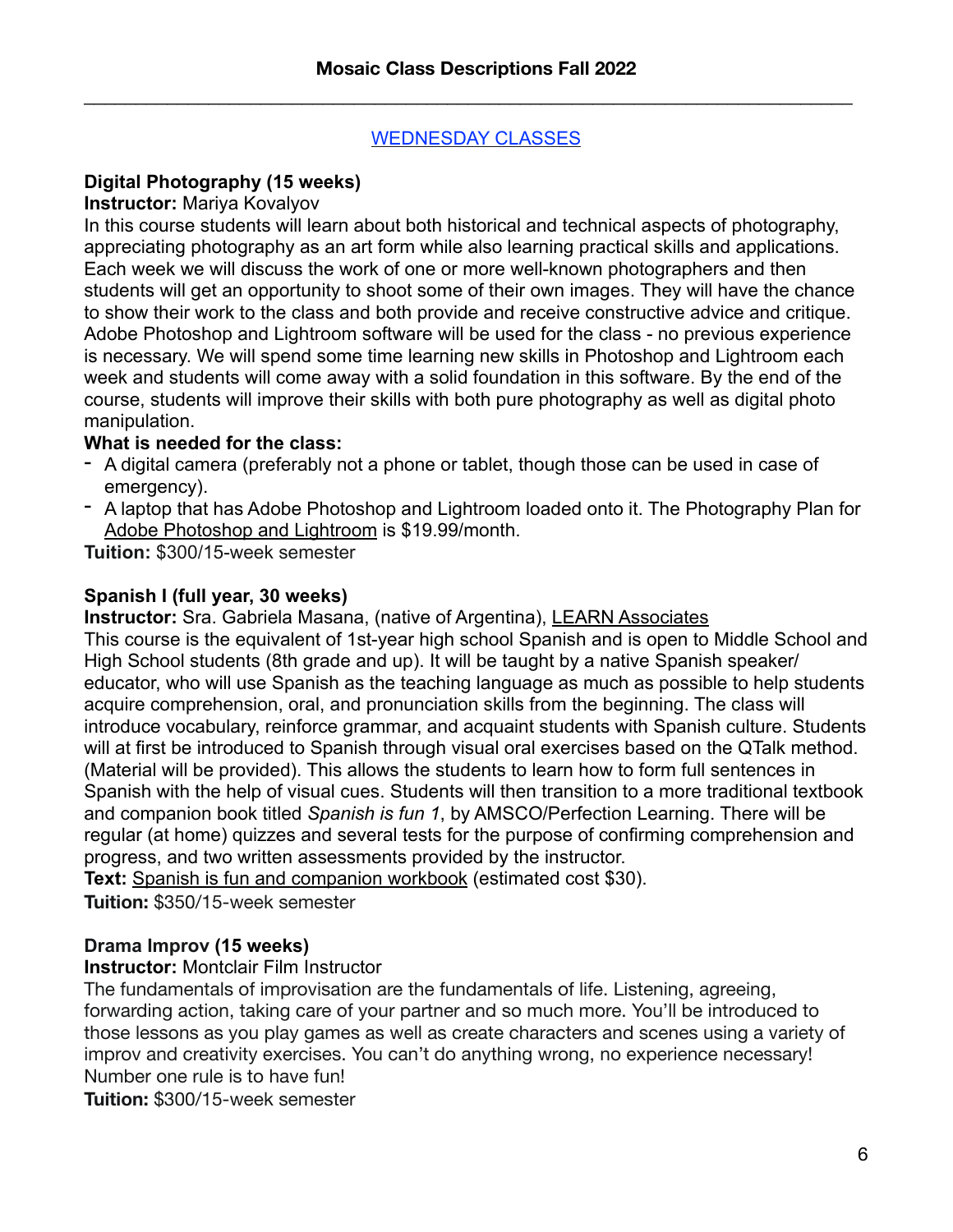# **Python Coding (15 weeks)**

**Instructor:** Code Ninja's Instructor

Let's build something cool in Python! This class will introduce students to the basics of programming and problem-solving using the language of Python. Students will boost their coding skills while creating an awesome game to share with the world in this exciting crash course on the Python programming language!

Students will need the Python IDLE (Integrated Development and Learning Environment) loaded on their laptops. If a student does not have access to a laptop for the class, one will be provided but may be used in class only and not be taken home each week. **Tuition:** \$400/15-week semester

# **Screenwriting & Filmmaking (15 weeks)**

**Instructor:** Montclair Film Instructor

In this hands-on filmmaking workshop, students will learn the art of filmmaking from script to screen. Students will work together as a film crew to generate ideas, write short screenplays, direct actors, and learn camera, lighting, and sound techniques. Students will also learn the basics of editing in Adobe Premiere Pro. In each class, students will work both behind and in front of the camera, in both exterior and interior locations, so that they can gain as much experience as possible.

This class will build on skills learned from the Screenwriting & Filmmaking classes offered in 2021-2022 at Mosaic and is appropriate for both returning and new students.

If enrollment exceeds 12 students we will break the class into two sections by age/experience. **Tuition:** \$400 (includes all equipment and supplies)/15-week semester

# **Art: Sculpture (15-weeks)**

# **Instructor:** Lisa Young

Students will utilize various types of media to create 3-dimensional, sculptural art forms. Fundamental sculpting techniques will be introduced such as modeling, casting, carving and mold-making. Materials will include clay, polmyer clay, wood, papermache, plaster and resin. Students will learn about the history of sculpture, architectural applications and contemporary movements. At least one group project will be undertaken where the students can collaborate on the design and building of a piece of sculpture.

**Tuition:** \$300/15-week semester and \$75 supply fee

# **Creative Writing Workshop (15-weeks)**

# **Instructor:** Jennifer Filannino

Spark your creative mind and become a better writer! This class will be focused on the writing process and sharpening already existing writing skills as well as building writing confidence. The class will begin with a review of the foundational techniques needed to write (such as brainstorming, drafting, and revising), and then move into a more interactive, dynamic writing experience in which students will generate new material, share their work with others, and learn how to workshop and critique. Students will build a writing portfolio out of imaginative prompts, journaling assignments, stories, poetry, and their own creative exploration. **Tuition:** \$300/15-week semester